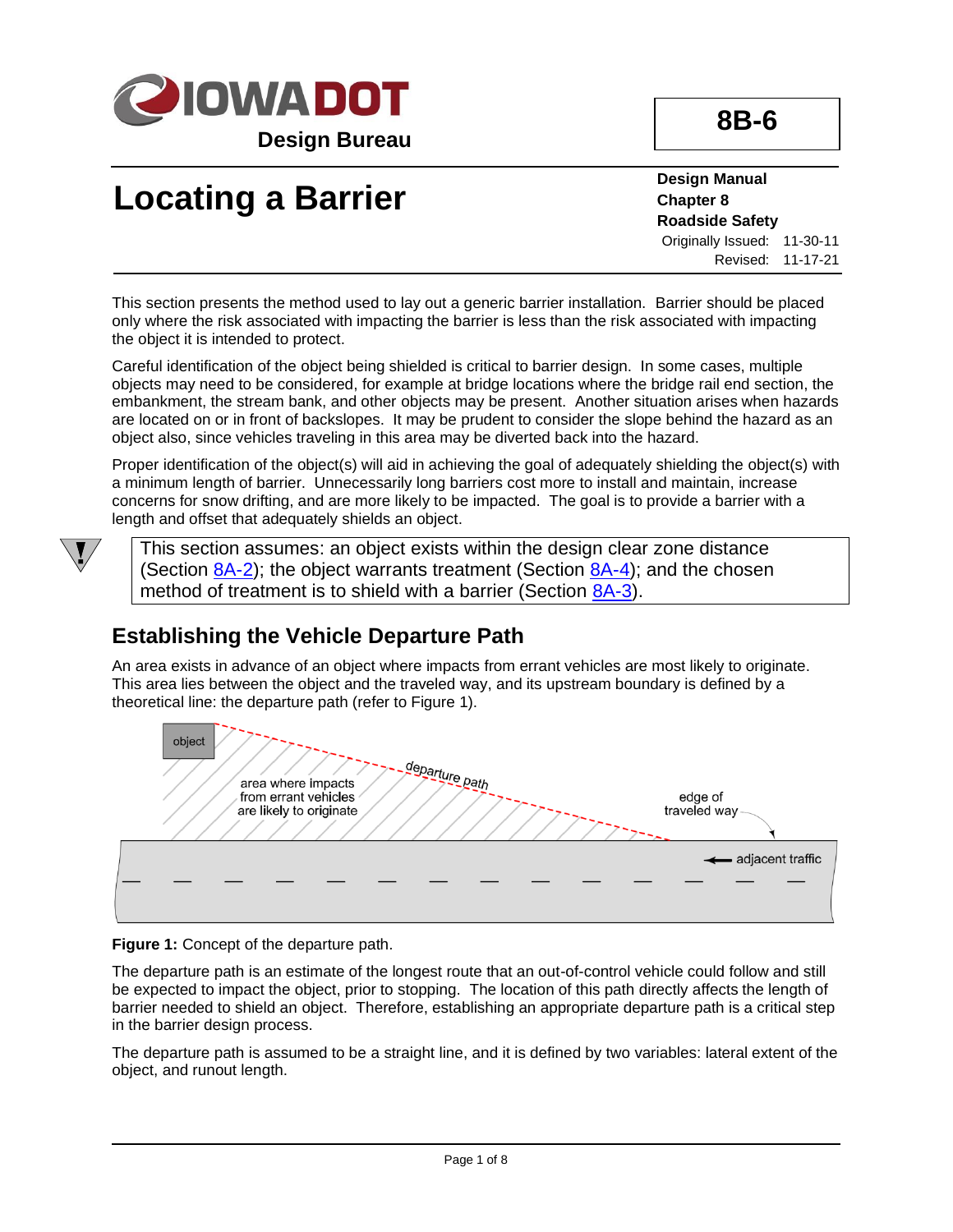## **Lateral Extent of the Object (LA)**

Lateral extent is the distance from the edge of traveled way to the far side of the object, or the design clear zone distance (see Section  $8A-2$ ), whichever is smaller. As shown in Figure 2, the LA for object 1 extends to the far side of the object. However, the  $L_A$  for object 2 is limited by the design clear zone distance.



Figure 2: Comparison of L<sub>A</sub> distances for different objects.

## **Runout Length (LR)**

Runout length is the distance measured along the roadway from the upstream extent of the obstruction to the point at which a vehicle is assumed to leave the roadway. Runout length is based on design speed and traffic volume, and is determined using Table 1.

| <b>Design</b><br>Speed**                                                                                                                                                                                                                                                                              | <b>Traffic Volume</b> |                            |                        |            |  |
|-------------------------------------------------------------------------------------------------------------------------------------------------------------------------------------------------------------------------------------------------------------------------------------------------------|-----------------------|----------------------------|------------------------|------------|--|
|                                                                                                                                                                                                                                                                                                       | $ADT \geq 10000$      | $5000 \leq ADT \leq 10000$ | $1000 \leq ADT < 5000$ | ADT < 1000 |  |
| (mph)                                                                                                                                                                                                                                                                                                 | $L_R$ (ft)            | $L_R$ (ft)                 | $L_R$ (ft)             | $L_R$ (ft) |  |
| 70                                                                                                                                                                                                                                                                                                    | 360                   | 300                        | 260                    | 220        |  |
| 60                                                                                                                                                                                                                                                                                                    | 260                   | 210                        | 180                    | 170        |  |
| 50                                                                                                                                                                                                                                                                                                    | 210                   | 170                        | 150                    | 130        |  |
| 40                                                                                                                                                                                                                                                                                                    | 160                   | 130                        | 110                    | 100        |  |
| 30                                                                                                                                                                                                                                                                                                    | 110                   | 90                         | 80                     | 70         |  |
| Sicking, D.L. and Wolford, D.F., "Development of Guardrail Runout Length Calculation<br>Procedures," NDOR Research Project Number SPR-PL-1(3) P479, University of<br>Nebraska, Lincoln Nebraska, May 1996.<br>** For design speeds of 35 mph, 45 mph, 55 mph, and 65 mph, use the next highest design |                       |                            |                        |            |  |
| speed.                                                                                                                                                                                                                                                                                                |                       |                            |                        |            |  |

|  |  | Table 1: Runout lengths*. |
|--|--|---------------------------|
|--|--|---------------------------|

Once  $L_A$  and  $L_R$  are determined, the departure path can be established graphically (refer to Figure 3):

- 1. Identify the location where the object warrants protection, for example, the leading edge of a fixed object or where a slope first becomes hazardous.
- 2. Draw a line from this point toward, and perpendicular to, the centerline. The intersection of this line with the edge of traveled way marks the beginning of the runout length.
- 3. Scale off the runout length along the edge of the traveled way, working upstream from the object.
- 4. Draw the departure path by connecting the end of the runout length to the leading, far side edge of the object (or the edge of the clear zone, whichever is less).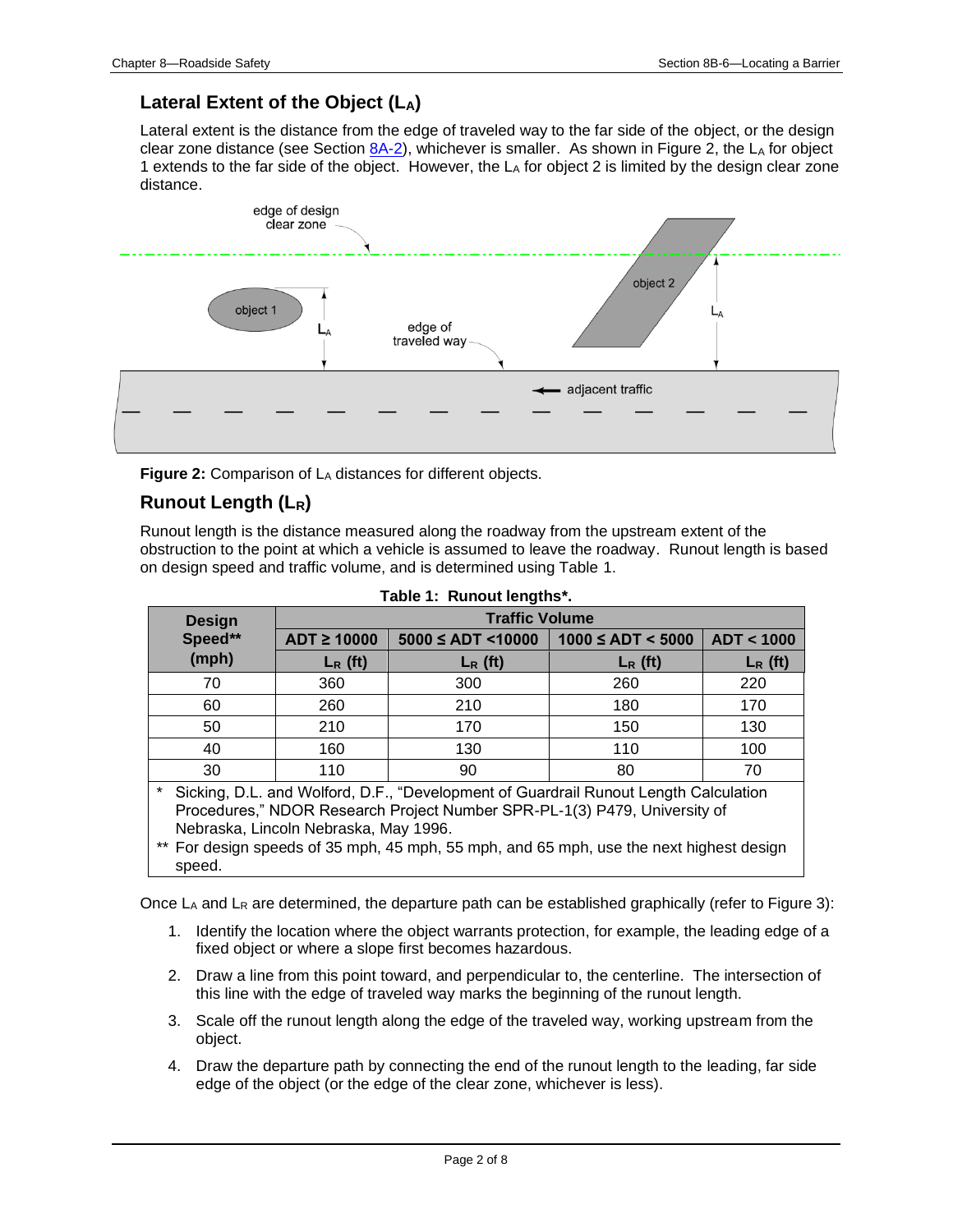

**Figure 3:** Establishing the departure path.

### **Departure Path for Opposing Traffic**

A departure path is established for each object within the clear zone of adjacent traffic. For objects that are also located within the clear zone of any opposing traffic, the process is completed twice – once for the adjacent traffic, and once for the opposing traffic.

Consider the situation shown in Figure 4. Note that the edge of traveled way for opposing traffic in this case is the painted centerline. Therefore, the L<sup>A</sup> distance and departure path originate from this line.



#### **Figure 4:** Departure path for opposing traffic.

If opposing traffic is separated by a median, the edge of traveled way for opposing traffic is the inside edge of the opposing travel lane.

#### **Effect of Curvature on Departure Paths**

All previous examples of establishing departure paths have assumed a straight roadway. In practice, however, many objects are located on or near curved roadways. The effect of roadway curvature varies depending on the degree of curvature and whether the object is located on the outside or inside of the curve.

#### **Objects on the Outside of a Curve**

Vehicles leaving the roadway on the outside of a curve can be expected to follow a path that is tangent to the curve. Such a path may vary from the path assumed for a straight roadway. Therefore, the departure path for this situation must be determined and compared to the departure path based on the runout length (refer to Figure 5):

- 1. Draw the departure path using the process described previously. However, when scaling out the runout length, make sure to follow the curvature at the edge of traveled way.
- 2. Draw a line from the leading, far side edge of the object (or the edge of the clear zone, whichever is less) to a point on the edge of traveled way that is tangent to the curve. This line defines the tangential departure path.
- 3. Compare the two departure paths. Use the one that is shorter.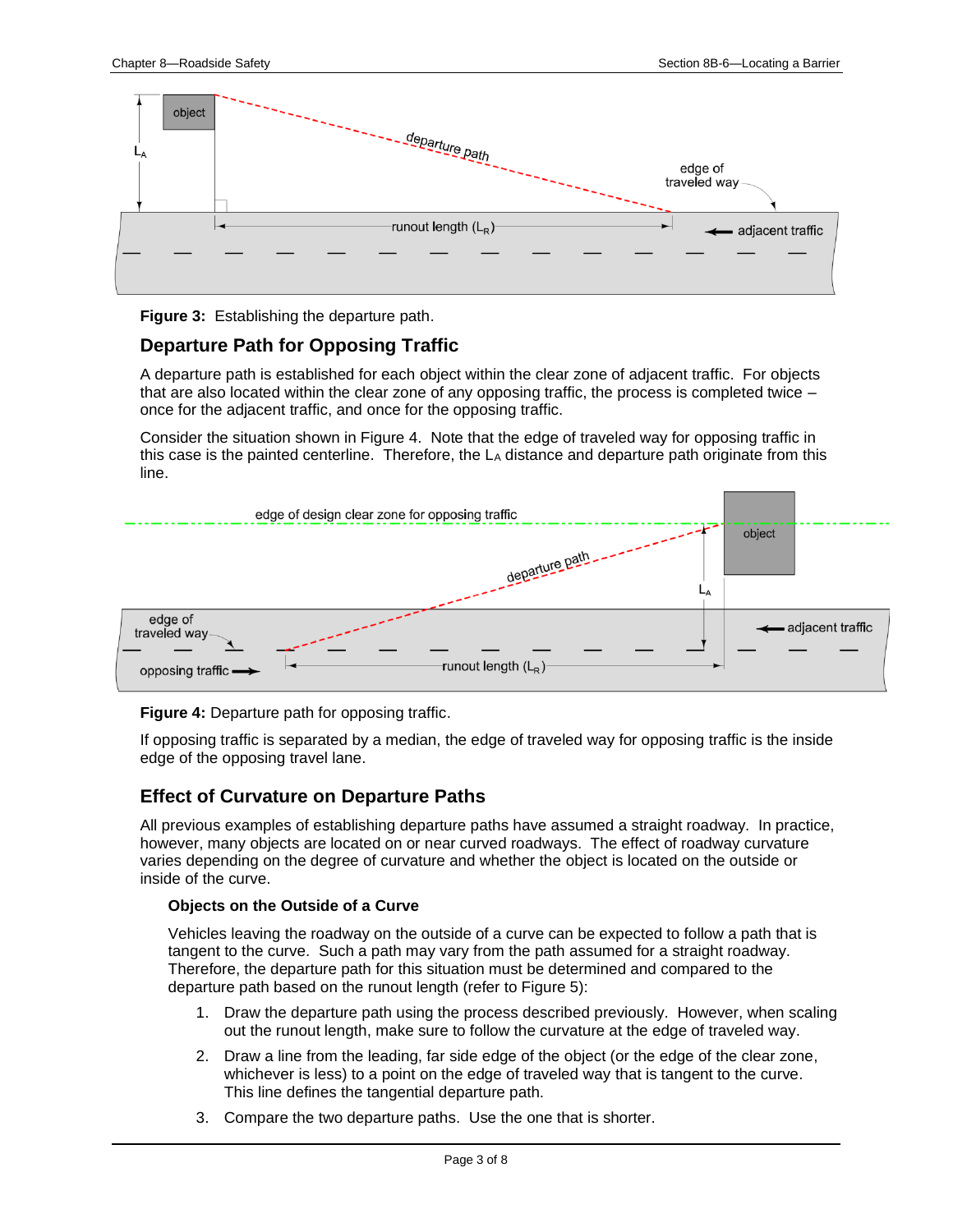

**Figure 5:** Departure paths on the outside of a curve.

#### **Objects on the Inside of a Curve**

Follow these steps to establish the departure path for an object located on the inside of a curve (refer to Figure 6):

- 1. Locate the point at the leading, far side edge of the object (or the edge of the clear zone, whichever is less).
- 2. Using this point as the center, draw an arc with a radius of LR.
- 3. Draw a line from the far side of the object (or the edge of the clear zone) to the point where the arc intersects the edge of traveled way. This line defines the departure path.



**Figure 6:** Departure path on the inside of a curve.

#### **Effect of Object Shape and Orientation on Departure Paths**

Most objects used in the previous examples have been rectangular shaped and oriented parallel to the roadway, making the establishment of departure paths relatively straightforward. However, the shape and orientation of objects in the field varies widely. Selecting appropriate departure paths for such objects requires further examination.

Take, for example, the object shown in Figure 7. Assuming point 1 is a point of concern on the object, the  $L<sub>A</sub>$  distance at point 1 can be combined with the runout length to establish a vehicle departure path into point 1. However, point 2 could also be considered a point of concern on the object. The L<sup>A</sup> distance at point 2 can be combined with the runout length to establish a vehicle departure path into point 2.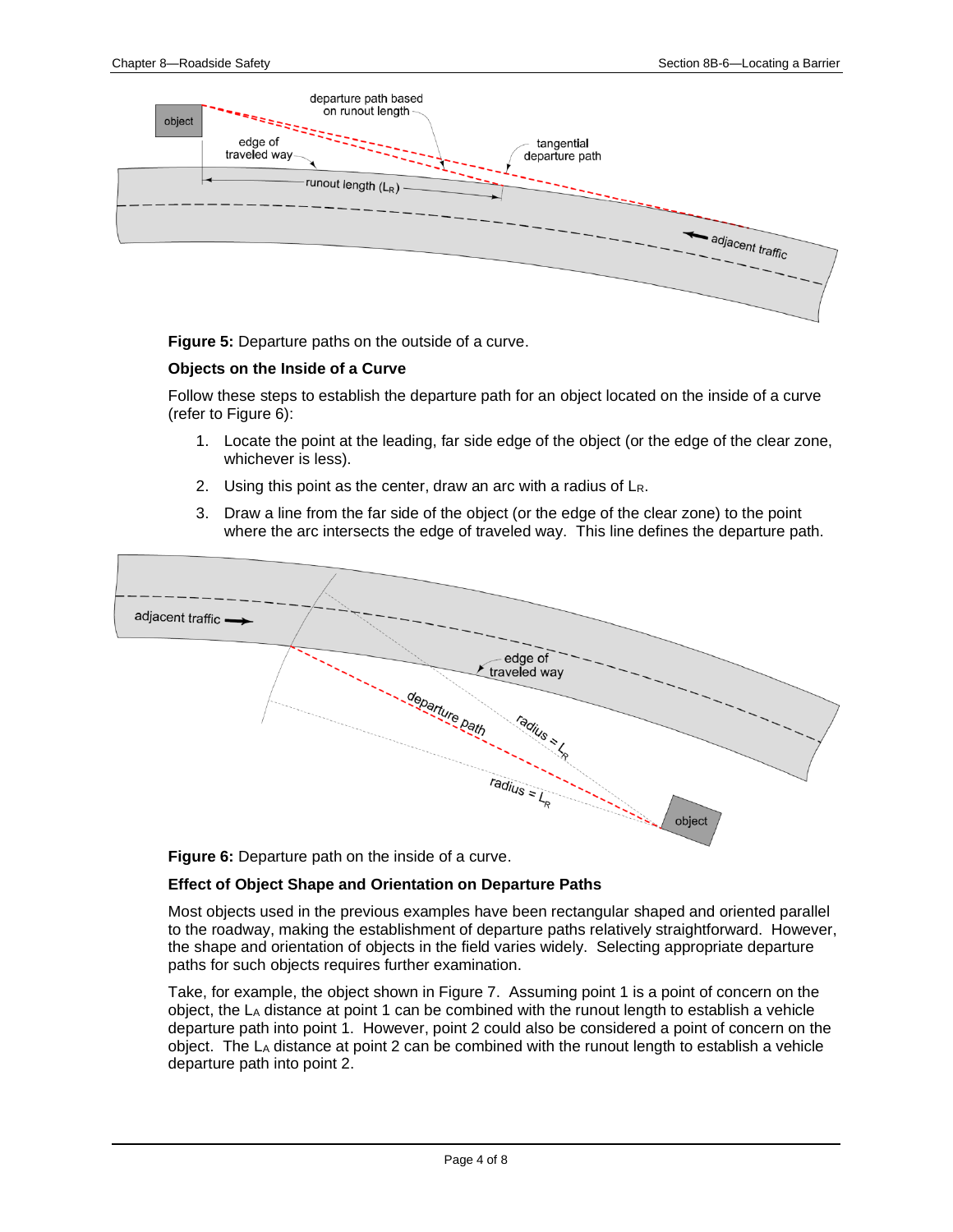

**Figure 7:** Departure paths for skewed or irregularly shaped objects.

There is no way of knowing which of the two paths better describes how an errant vehicle might impact the object. To account for this, the paths must be combined. A composite departure path is formed by combining the outer limits of each individual departure path, as shown in Figure 8.



**Figure 8:** Defining a composite departure path.

This same process is used when defining a departure path for multiple objects that are located within close proximity to each other, for example, a bridge rail end section and the nearby stream bank.

# **Length of Need**

The minimum length of a barrier needed to protect the approach end of an object is called the length of need. The departure path serves as a basis for determining the length of need. As shown in Figure 9, a barrier placed in front of an object that is long enough to intersect the departure path would be expected to shield the object from most potential impacts. Also consider the following:

- Motorists leaving the traveled way at the end of the runout length, but at an angle sharper than the departure path, should not be able to reach the object.
- Motorists leaving the traveled way upstream of the end of the runout length should have sufficient opportunity to slow or stop their vehicles prior to reaching the object.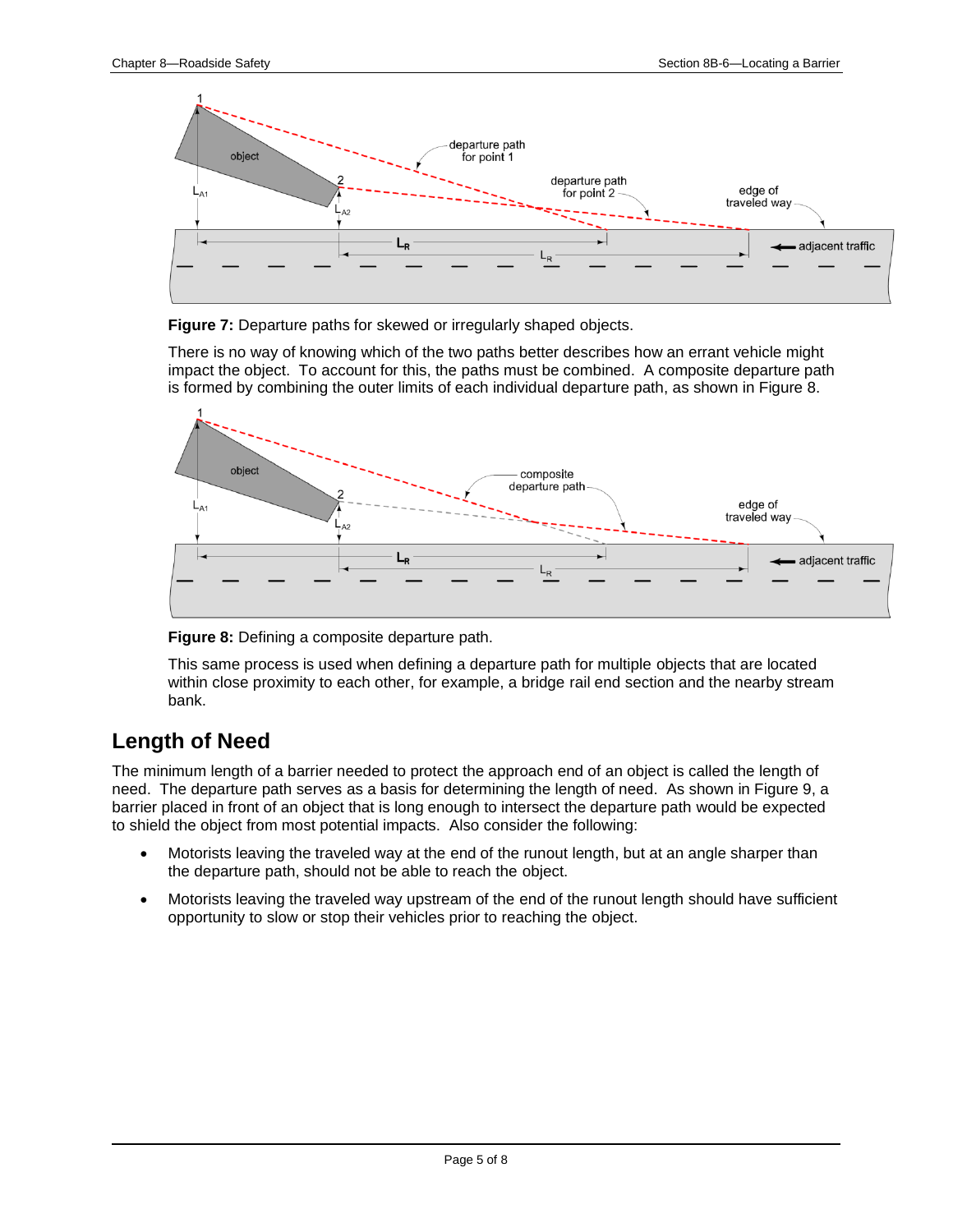

**Figure 9:** Theory behind length of need.

## **Offset from the Traveled Way**

The offset of a barrier from the edge of traveled way has a impact on the length of need for that barrier. In Figure 10 each of the proposed barriers intersects the departure path and therefore adequately protects the object. The farther a barrier is located from the edge of traveled way, the shorter the barrier can be.



**Figure 10:** Effect of barrier offset on length of need.

Choosing how far to offset a barrier from the traveled way is somewhat of a balancing act. On one hand, placing a barrier as far from the road as possible is preferred. This makes impacts into the barrier less likely, because it provides a wide area for errant motorists to regain control and stop their vehicles prior to impacting the barrier. Such a placement can also result in a maintenance cost savings, since fewer impacts means less frequent repairs.

On the other hand, placing a barrier far from the road may be less preferable because it tends to increase installation costs. Since most barriers must be installed on relatively flat slopes, the amount of earthwork required might increase significantly. Also, an out-of-control vehicle that happens to reach the barrier may impact it at a sharper angle than usual, which could increase the severity of such a crash.

A good compromise in most cases is to locate the face of the barrier 2 feet beyond the edge of the normal shoulder. This places the barrier close enough to the pavement that earthwork will not be excessive, yet far enough from the traveled way that the likelihood of impacts into the barrier is reduced. However, alternative offsets may be used depending on site conditions and the type of barrier chosen.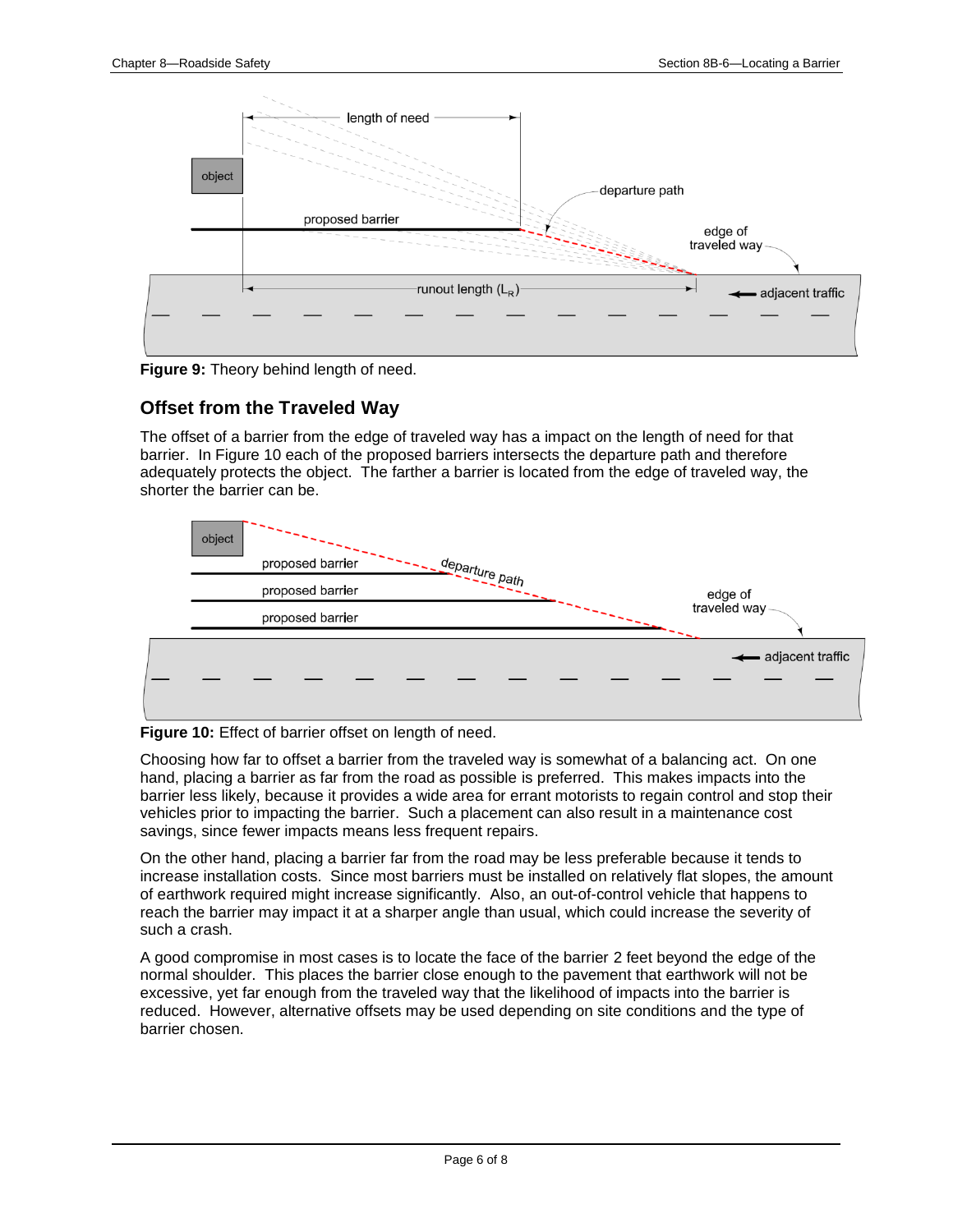For example, in areas with steep slopes, it may be preferable to place the face of the barrier even with the edge of the shoulder to minimize earthwork requirements. In locations with restricted widths, such as at bridge underpasses, barrier placement on the shoulder may be the only alternative to provide the necessary deflection distance behind the barrier. However, if placing a barrier on the shoulder reduces the effective shoulder width (see Section [3C-4\)](03c-04.pdf) to less than the minimum width allowed for a project, this must be documented according to Section [1C-8.](01c-08.pdf)

### **Flare Rate of the Barrier**

Flaring a barrier can greatly effect the length of need for that barrier, see Figure 11. Each of the proposed barriers intersects the departure path and adequately protects the object.



**Figure 11:** Effect of barrier flare on length of need.

While flaring a barrier does reduce its length of need, it also increases the angle at which an errant vehicle might impact the barrier. Because this can increase the severity of an impact, flare rates of barriers are limited depending on the type of barrier being used. For a discussion of allowable flare rates for a certain barrier, refer to the section of this manual that covers that particular barrier type.

# **Terminating a Barrier**

To adequately protect an object, the length of need portion of a barrier must be of a crashworthy design, such as those shown in the **BA Series** Standard Road Plans. This portion of a barrier is meant to withstand impacts from the side, but not necessarily at the end. Therefore, if a barrier terminates within the clear zone of any approaching traffic, it must include a crashworthy end treatment.

An object being shielded for adjacent traffic might not be within the clear zone for opposing traffic, but the barrier often is. Therefore, if the downstream end of a proposed barrier installation is within the clear zone of any opposing traffic, that end of the barrier must also be terminated with a crashworthy end treatment (see Figure 12).



**Figure 12:** Barrier located within clear zone of opposing traffic.

## **Gaps between Barrier Installations**

Numerous barrier installations may be required along a given roadway. The ends of barriers are the most critical and require the most maintenance when impacted. Therefore, the number of barrier ends should be minimized whenever possible.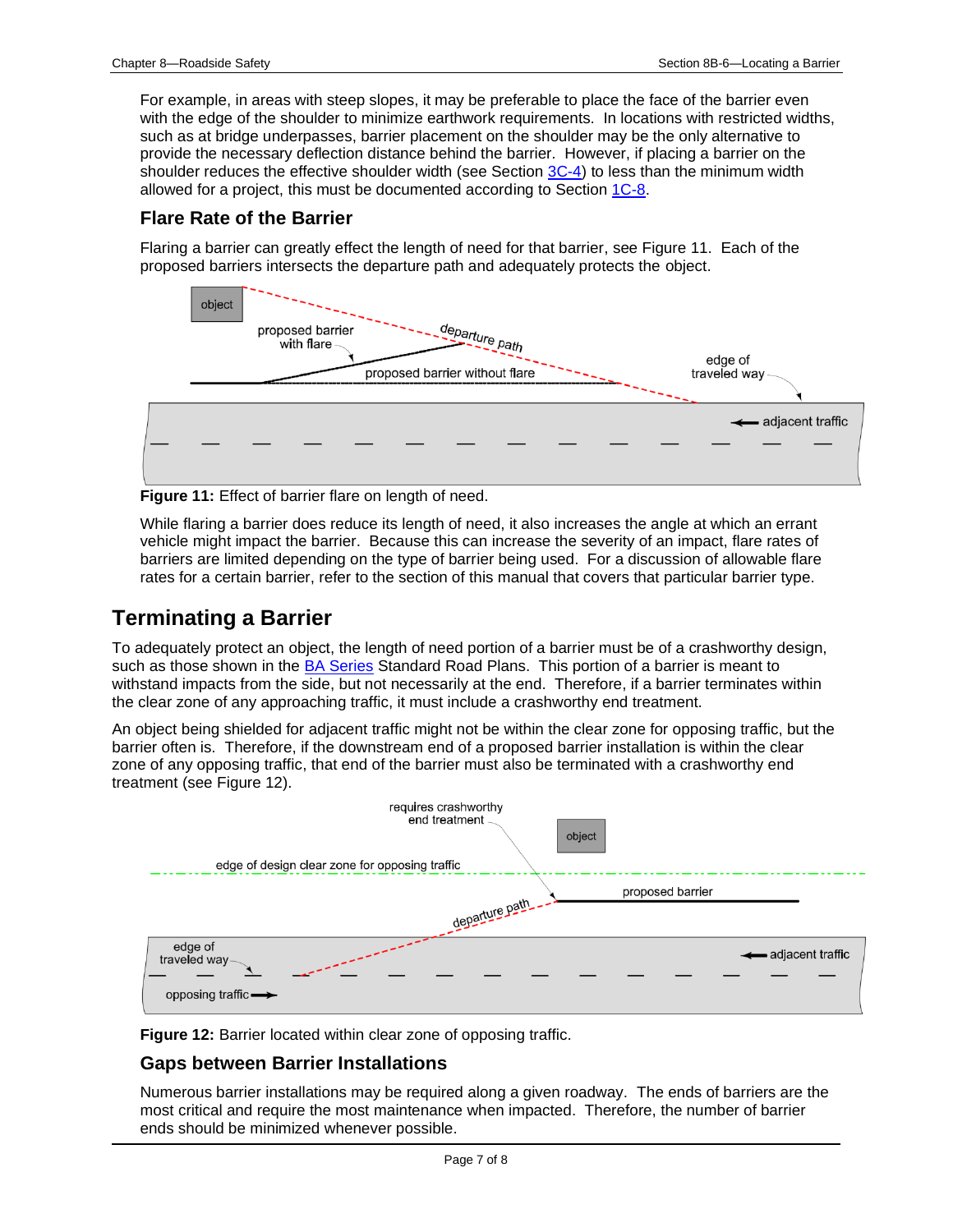Gaps of 200 feet or less between individual barrier installations should be eliminated by extending the barrier through the intervening gaps, resulting in one continuous barrier shielding two or more objects.



**Figure 13:** Examples of gaps between barrier installation.

Short gaps often occur because the locations of existing barrier installations are either unknown or are not considered. In other cases, gaps occur because objects that warrant barriers, such as bridges and overhead sign trusses, are constructed as part of the same project, but under different contracts. Therefore, seek to identify the locations of both current and future objects so that barrier designs are coordinated and short gaps are avoided.